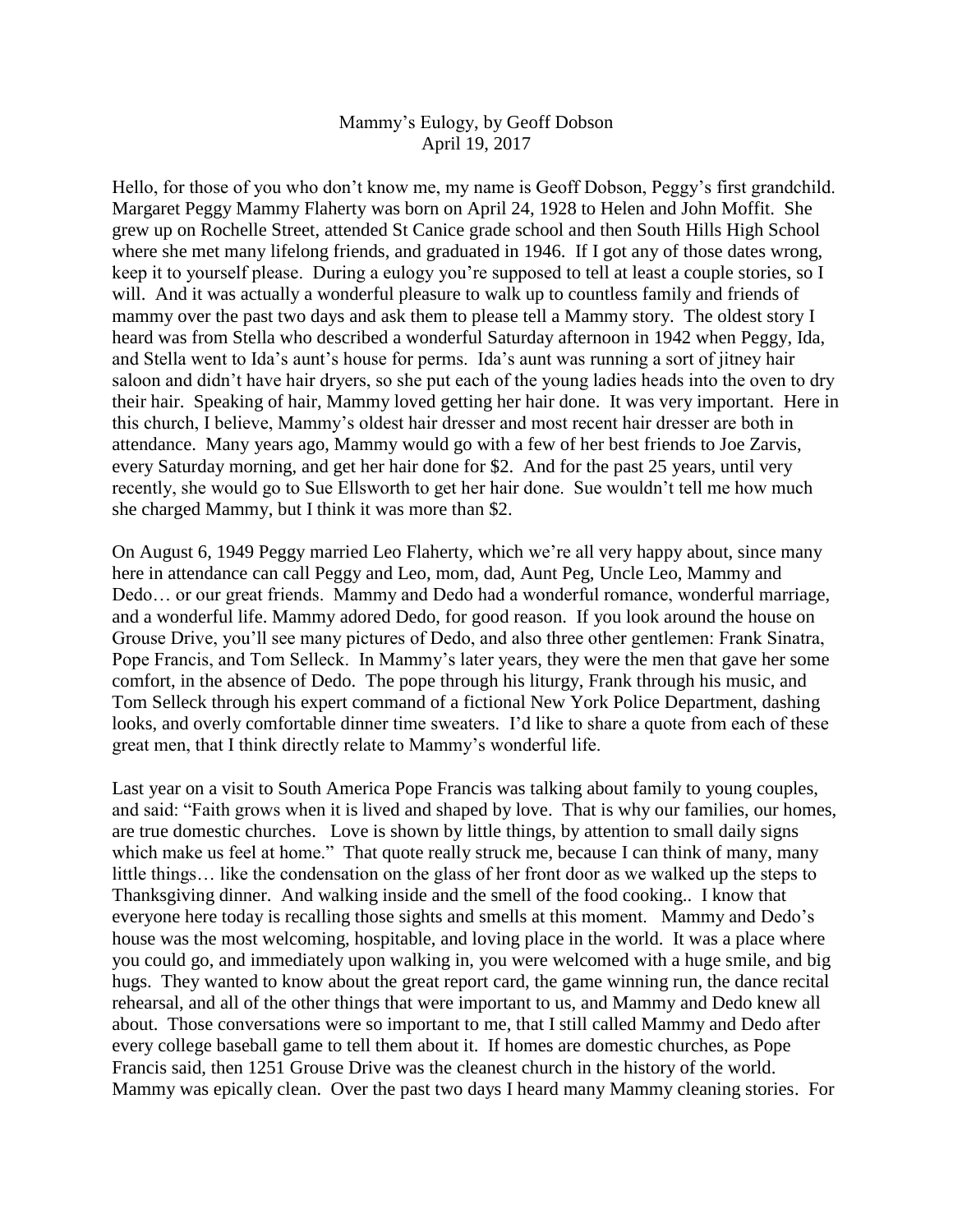instance, on the days when Mammy was hosting Card Club, none of her children were allowed to use the rest room. They had to go next door to Rectenwald's. Dedo used to joke about how easy the job was for any housekeeping staff the day after Mammy stayed in a hotel. And everyone knows that you weren't allowed to throw anything away at the condo at Ocean City until the garbage can was disinfected.

The next quote is from Tom Selleck. He once said: "Hopefully you marry someone who you not only love, but who you like as well." There is no doubt that Mammy and Dedo were both in love and great, great friends. Mammy and Dedo were the example of a loving, respectful, playful, nearly perfect marriage. Some of the stories I heard over the past two days were in this exact vain. Stories like the expert jitterbug dancing, interrupting Mammy scratching Dedo's back while they watched Hawaii Five O, and the "Lucky Lady Crocs".

The third quote is from Frank. He once said "Alcohol may be man's worst enemy. But the bible says love your enemy." Does anyone here know the Wine Time genesis story? I'm actually embarrassed to say that I just heard it, for the first time, two days ago. It was January 1960. Nancy and Bill McGurvy had just moved in, across the street from Mammy and Dedo, on Grouse Drive. Mammy, being the ever social, hospitable, and neighborly woman she was, walked across the street, and said, hello to the new neighbor… and asked if she'd like to have a cup of coffee. Gurv said, "Coffee? It's five o clock, how about a glass of wine!" Wine time was born.

I grew up in the 80s.. the age of booming capitalism, and movies like Wall Street. Every kid I knew had the same goal for their life: get rich! Over the years, you get older, and hopefully wiser. And nine years ago, I had the pleasure to attend Mammy's 80<sup>th</sup> birthday party, attended by over 100 people. And these people were real, real friends. I remember looking around and noticing that every person in attendance had deep knowledge of Mammy, and had spent a lot of time with her. She had gone to school with these friends, and went on vacation with these friends, and shared dinner with and held the babies of these friends. She laughed and cried with these friends. It was that moment that I realized, richness isn't measured in dollars, it's something else. And it dawned on me, Mammy is quite rich. Nine years later, I'm still trying to measure it, and I think to myself:

- She had a viewing where at least twenty people told me it was the loudest viewing they had ever been to, I think Mary Ann is hoarse today
- She had twelve club card friends who she spent time with nearly every month of her entire life, that's approximately 93,000 hands of gin rummy
- She had six children, fifteen grandchildren and fifteen great grandchildren, nearly all living within several miles of her, that's approximately 850 birthday parties attended
- $\bullet$  She spent a week every year on 41<sup>st</sup> street with the love of her life, and over 100 of her best friends, that's approximately 11 pounds of salt water taffy consumed, 308 beach sunsets, 616 tide changes, 15,140 waves jumped, 33,352 miles driven to and from, and 39,000 ounces of liquor purchased from the wishing well
- She watched nearly every Steeler game for over five decades, with close friends and family at her side, she witnessed approximately 257,000 yards gained by her beloved Steelers.